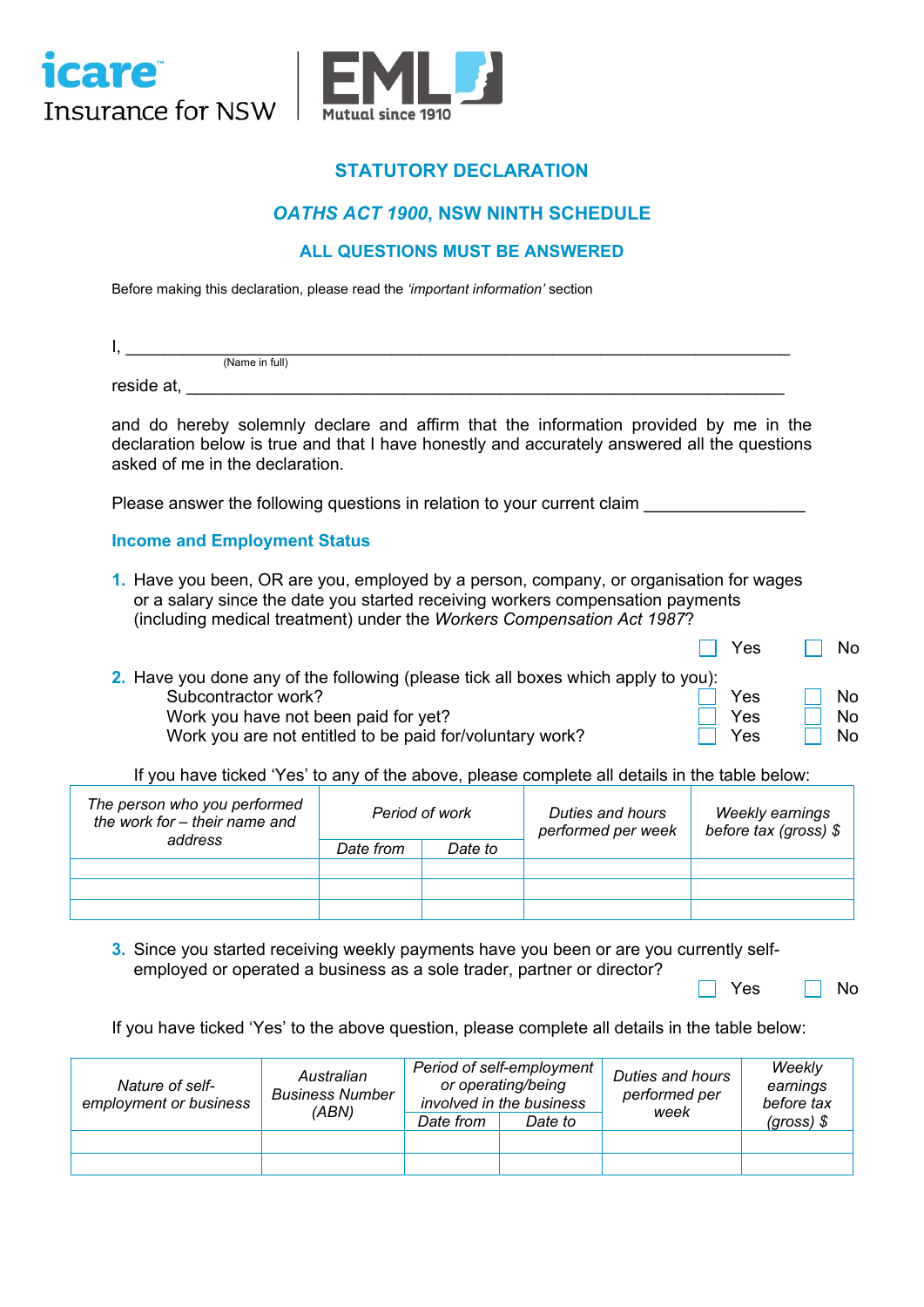**4.** Do you receive Centrelink benefits? Please provide details below including the weekly amount paid to you:

| <b>Parenting Allowance</b> | Yes<br>No.           |
|----------------------------|----------------------|
|                            | \$<br>gross per week |
| New Start Allowance        | Yes<br>No            |
|                            | \$<br>gross per week |
| <b>Carers Allowance</b>    | Yes<br><b>No</b>     |
|                            | \$<br>gross per week |
| Other                      | Yes<br>No            |
|                            | \$<br>gross per week |
| (please provide details)   |                      |

#### **Declaration of dependents**

Dependants are persons who are totally, or mainly dependent on you, as defined by section 37 of the *Workers Compensation Act 1987*. Please note that dependent children under the age of 21 years must be full time students.

| Name of spouse,<br>children and any<br>other dependants | The<br>dependant's<br>relationship<br>to you | Date of Birth |       |      | Name of the<br>Education<br>Centre they | Year | Give full details of<br>any income or<br>pension received by<br>dependant(s), |
|---------------------------------------------------------|----------------------------------------------|---------------|-------|------|-----------------------------------------|------|-------------------------------------------------------------------------------|
|                                                         |                                              | Day           | Month | Year | attend                                  |      | including gross<br>average weekly<br>earnings (before tax)                    |
|                                                         |                                              |               |       |      |                                         |      |                                                                               |
|                                                         |                                              |               |       |      |                                         |      |                                                                               |
|                                                         |                                              |               |       |      |                                         |      |                                                                               |
|                                                         |                                              |               |       |      |                                         |      |                                                                               |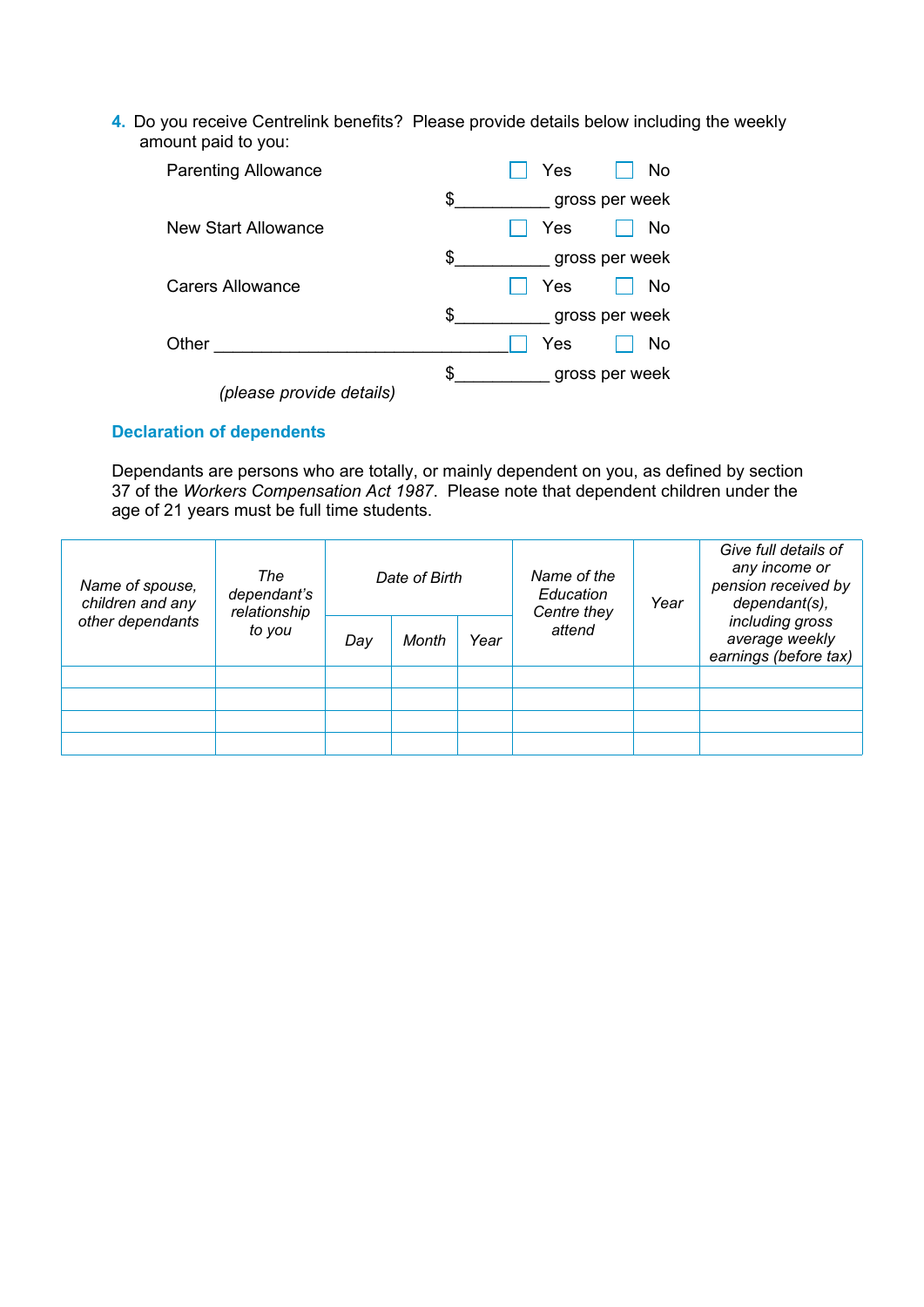| Claim for:         | Reference number:                                                                                                                                                                     |  |
|--------------------|---------------------------------------------------------------------------------------------------------------------------------------------------------------------------------------|--|
| <b>DECLARATION</b> |                                                                                                                                                                                       |  |
|                    | And I make this solemn declaration, as to the matter (or matters) aforesaid, conscientiously<br>believing the same to be true, and by virtue of the provisions of the Oaths Act 1900. |  |

| <i>[location]</i> | nate.                    |  |
|-------------------|--------------------------|--|
|                   |                          |  |
|                   | [signature of declarant] |  |

in the presence of an authorised witness, who states:

| [name of authorised witness] | [qualification of authorised witness] |
|------------------------------|---------------------------------------|

certify the following matters concerning the making of this statutory declaration by the person who made it: [\* please cross out any text that does not apply]

- **1.** \*I saw the face of the person *OR* \*I did not see the face of the person because the person was wearing a face covering, but I am satisfied that the person had a special justification for not removing the covering, and
- **2.** \*I have known the person for at least 12 months OR \*I have confirmed the person's identity using an identification document and the document I relied on was

| [description of identification document relied on] |       |
|----------------------------------------------------|-------|
|                                                    |       |
|                                                    |       |
| [signature of authorised witness]                  | date. |

## **IMPORTANT INFORMATION**

The *Workers Compensation Act 1987* section 57 provides that any worker who is in receipt of weekly payments of compensation shall forthwith notify the person making those payments of-

- **(a)** the worker's commencing employment with some other person or in the worker's own business; and
- **(b)** any change in that employment that affects the worker's earnings.

The penalty for breaching this is \$2,000.

- **1.** *Crimes Act 1990* sections 179BA and 178BB provide a penalty of 5 years imprisonment for any person who by any deception or any false or misleading statement obtains any money for himself or another person.
- **2.** It is an offence under section 235C of the *Workplace Injury Management and Workers Compensation Act 1998* to make false and misleading statements.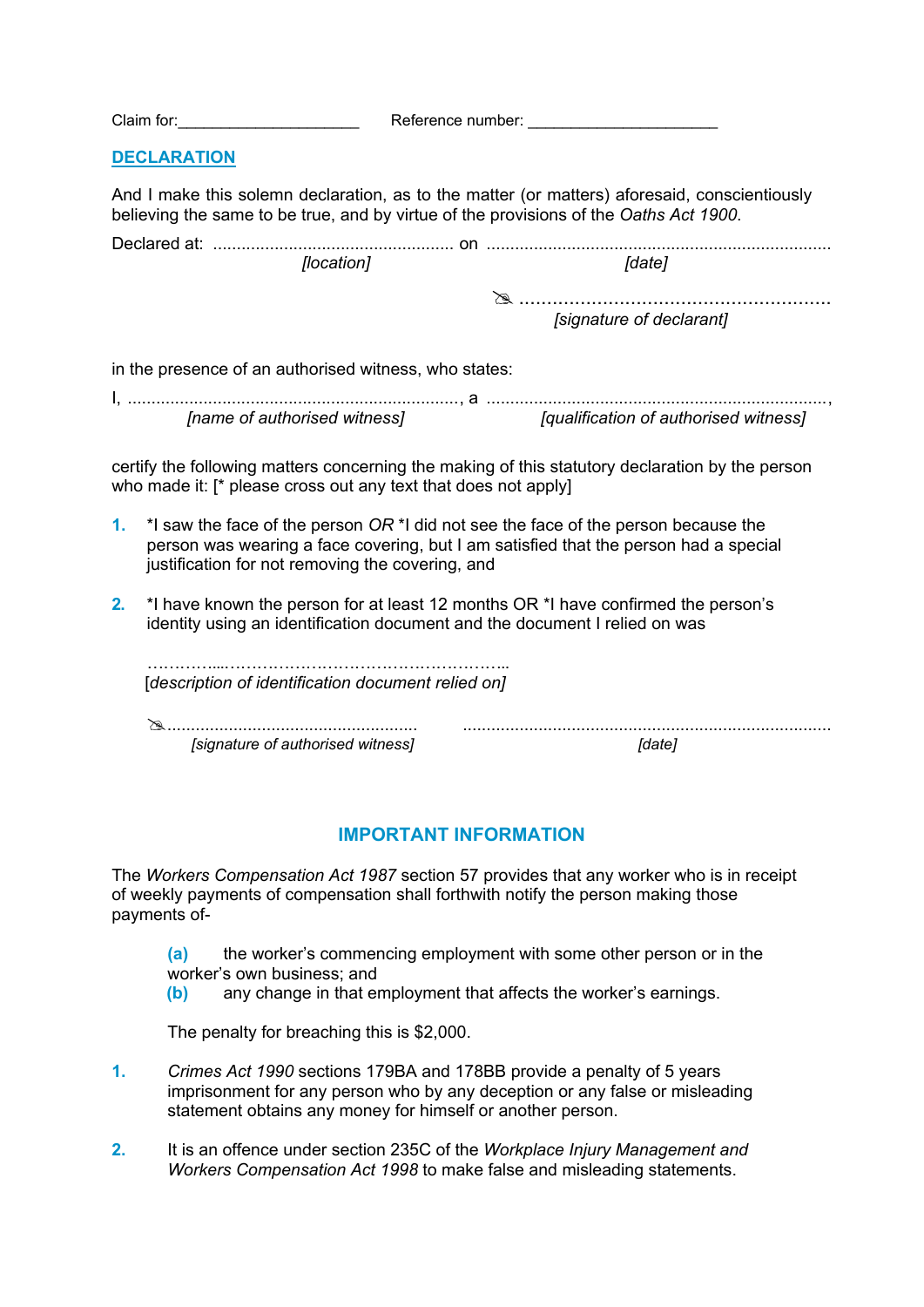Claim for:\_\_\_\_\_\_\_\_\_\_\_\_\_\_\_\_\_\_\_\_\_ Reference number: \_\_\_\_\_\_\_\_\_\_\_\_\_\_\_\_\_\_\_\_\_\_

*Only complete Declaration where an interpreter has assisted with completion of this form.*

- **1.** I am a qualified interpreter in …………………………………….. [name of language]. My qualification to interpret is …………………………………. [relevant qualifications]. I am competent to interpret between the English language and the …………………………………….. [other] language.
- **2.** On……………..[date] I attended at……………………………………..…..[premises] with………………………………………………………… [name of JP] (the Justice of the Peace) and (the declarant) for the purpose of providing interpreting services to enable the declarant to make a statutory declaration.
- **3.** I spoke to the declarant in the…………………………………….. [name of language] language and I established that this is [his/her] customary language.
- **4.** Before the declarant signed the statutory declaration, I truly interpreted, to the best of my skill and ability:
	- the contents of the statutory declaration which were read aloud to the declarant by the Justice of the Peace;
	- the warning provided to the declarant by the Justice of the Peace; and
	- the questions that the Justice of the Peace asked the declarant.
- **5.** Before the declarant made the statutory declaration, I truly interpreted, to the best of my skill and ability, the declarant's responses from the [declarant's language] to the English language.
- **6.** I do not have a personal relationship with the declarant.
- **7.** Other than payment for professional service, I receive no financial or other benefit from the matters to which the declarant's statutory declaration relates.
	- ................................................ .............................................................................. *[signature of interpreter] [date]*

#### **IMPORTANT INFORMATION**

- **1.** *Workers Compensation Act 1987* section 57 provides that any worker who is in receipt of weekly payments of compensation shall forthwith notify the person making those payments of-
	- **(a)** the worker's commencing employment with some other person or in the worker's own business; and
	- **(b)** any change in that employment that affects the worker's earnings.

The penalty for breaching this is \$2,000.

**2.** *Crimes Act, 1990* sections 179BA and 178BB provide a penalty of 5 years imprisonment for any person who by any deception or any false or misleading statement obtains any money for himself or another person.